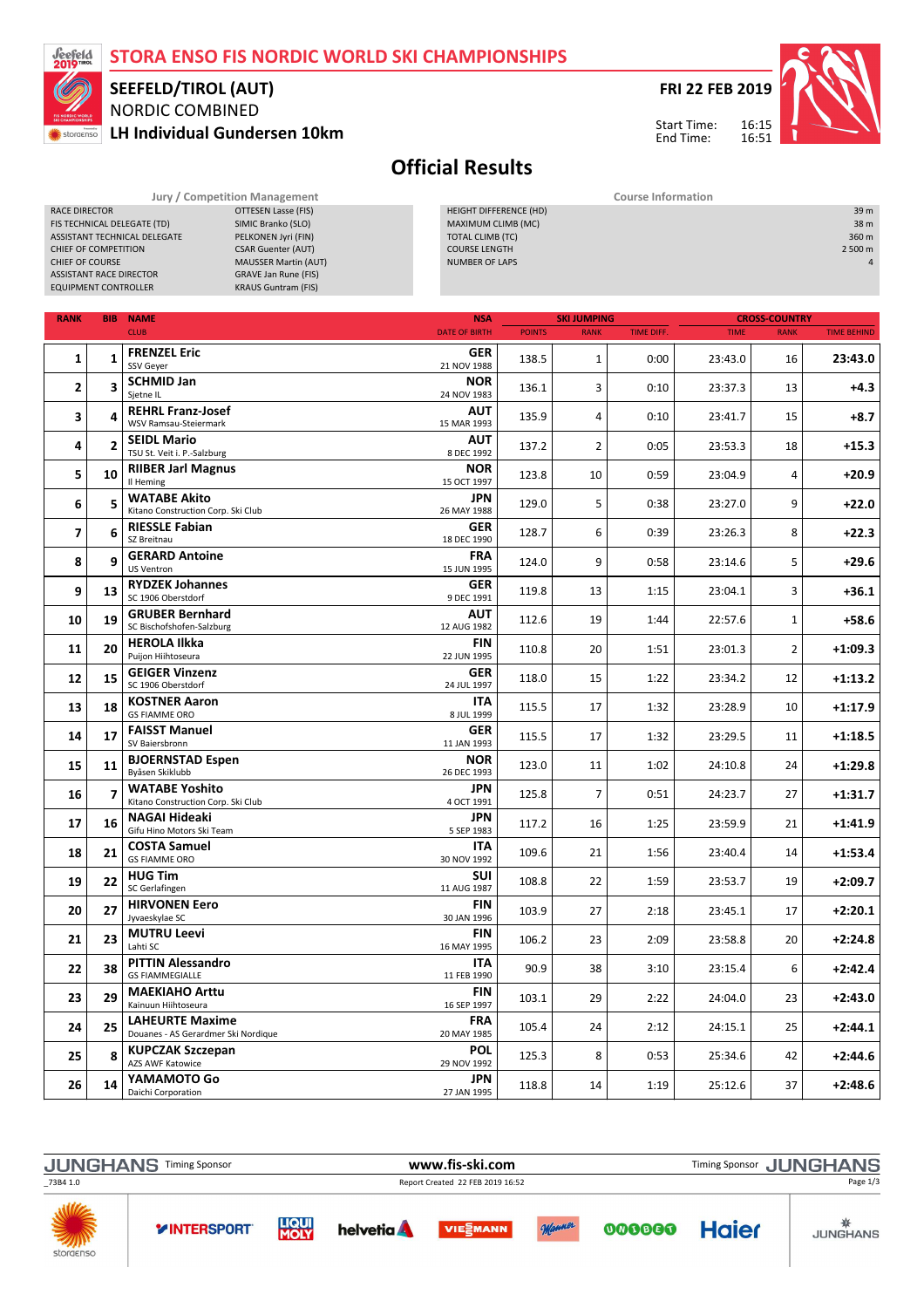STORA ENSO FIS NORDIC WORLD SKI CHAMPIONSHIPS



SEEFELD/TIROL (AUT)

NORDIC COMBINED

LH Individual Gundersen 10km

FRI 22 FEB 2019

Start Time: End Time:



## Official Results

| <b>RANK</b> | <b>BIB</b> | <b>NAME</b>                                                   | <b>SKI JUMPING</b><br><b>NSA</b> |               | <b>CROSS-COUNTRY</b> |                   |             |                |                    |
|-------------|------------|---------------------------------------------------------------|----------------------------------|---------------|----------------------|-------------------|-------------|----------------|--------------------|
|             |            | <b>CLUB</b>                                                   | <b>DATE OF BIRTH</b>             | <b>POINTS</b> | <b>RANK</b>          | <b>TIME DIFF.</b> | <b>TIME</b> | <b>RANK</b>    | <b>TIME BEHIND</b> |
| 27          | 24         | <b>BRAUD Francois</b><br>ARMEES-EMHM - Chamonix               | <b>FRA</b><br>27 JUL 1986        | 105.4         | 24                   | 2:12              | 24:39.8     | 32             | $+3:08.8$          |
| 28          | 35         | <b>MUHLETHALER Laurent</b><br>Premanon                        | <b>FRA</b><br>27 SEP 1997        | 93.5          | 35                   | 3:00              | 24:02.3     | 22             | $+3:19.3$          |
| 29          | 30         | <b>VRHOVNIK Vid</b><br>Ssk Velenje                            | <b>SLO</b><br>12 JUL 1999        | 102.1         | 30                   | 2:26              | 24:41.6     | 33             | $+3:24.6$          |
| 30          | 31         | <b>SLOWIOK Pawel</b><br><b>AZS AWF Katowice</b>               | POL<br>31 MAR 1992               | 98.1          | 31                   | 2:42              | 24:31.8     | 30             | $+3:30.8$          |
| 31          | 12         | <b>KLAPFER Lukas</b><br>SC Erzbergland-Steiermark             | <b>AUT</b><br>25 DEC 1985        | 120.6         | 12                   | 1:12              | 26:03.5     | 46             | $+3:32.5$          |
| 32          | 48         | <b>BUZZI Raffaele</b><br><b>CS CARABINIERI</b>                | <b>ITA</b><br>17 JUL 1995        | 80.5          | 48                   | 3:52              | 23:24.2     | $\overline{7}$ | $*** +3:33.2$      |
| 33          | 36         | <b>PORTYK Tomas</b><br>LSK Lomnice nad Popelkou               | <b>CZE</b><br>6 APR 1996         | 92.6          | 36                   | 3:04              | 24:31.4     | 29             | $+3:52.4$          |
| 34          | 33         | <b>CIESLAR Adam</b><br><b>AZS AWF Katowice</b>                | <b>POL</b><br>18 DEC 1992        | 95.1          | 33                   | 2:54              | 24:42.4     | 34             | $+3:53.4$          |
| 35          | 40         | <b>FLETCHER Taylor</b><br>Steamboat Springs Winter Sports Clu | <b>USA</b><br>11 MAY 1990        | 87.0          | 40                   | 3:26              | 24:22.5     | 26             | $+4:05.5$          |
| 36          | 37         | <b>VYTRVAL Jan</b><br>ASO Dukla Liberec                       | <b>CZE</b><br>8 MAY 1998         | 91.6          | 37                   | 3:08              | 24:43.9     | 35             | $+4:08.9$          |
| 37          | 42         | <b>IVANOV Vitalii</b><br>S Peterburg KOR 1 TSSP Karelia       | <b>RUS</b><br>22 OCT 1998        | 85.9          | 42                   | 3:30              | 24:25.5     | 28             | $+4:12.5$          |
| 38          | 26         | <b>YAHIN Ernest</b><br>SDUSHOR 33 Ufa                         | <b>RUS</b><br>9 JAN 1991         | 104.6         | 26                   | 2:16              | 25:43.4     | 43             | $+4:16.4$          |
| 39          | 44         | <b>DANEK Lukas</b><br>ASO Dukla Liberec                       | <b>CZE</b><br>19 SEP 1997        | 84.4          | 44                   | 3:36              | 24:45.5     | 36             | $+4:38.5$          |
| <b>PF40</b> | 32         | <b>PAZOUT Ondrej</b><br>ASO Dukla Liberec                     | <b>CZE</b><br>1 JUL 1998         | 95.9          | 32                   | 2:50              | 25:31.8     | 40             | +4:38.8            |
| <b>PF41</b> | 47         | <b>BARKOV Viacheslav</b><br>SDUSHOR UOR 2 MOSCOW              | <b>RUS</b><br>28 FEB 1992        | 82.3          | 47                   | 3:45              | 24:36.8     | 31             | ** +4:38.8         |
| 42          | 43         | <b>PASICHNYK Viktor</b><br>Kremenets Ski School               | <b>UKR</b><br>2 DEC 1992         | 85.3          | 43                   | 3:33              | 25:23.3     | 38             | $+5:13.3$          |
| 43          | 34         | <b>PASHAEV Alexander</b><br>St.Petersburg SHVSM po ZVS.       | <b>RUS</b><br>6 DEC 1997         | 94.8          | 34                   | 2:55              | 26:10.6     | 47             | $+5:22.6$          |
| 44          | 45         | <b>LOOMIS Ben</b><br>Flying Eagles ski club                   | <b>USA</b><br>9 JUN 1998         | 83.8          | 45                   | 3:39              | 25:33.7     | 41             | $+5:29.7$          |
| 45          | 41         | <b>JELEN Ozbej</b><br>Ssk Velenje                             | SLO<br>2 JUN 2000                | 86.7          | 41                   | 3:27              | 26:01.4     | 45             | $+5:45.4$          |
| 46          | 50         | <b>MAZURCHUK Dmytro</b><br>Kremenets Ski school               | <b>UKR</b><br>19 JAN 1999        | 77.8          | 50                   | 4:03              | 25:29.3     | 39             | $*** + 5:49.3$     |
| 47          | 52         | <b>GOOD Jasper</b><br>Steamboat Springs Winter Sports Clu     | <b>USA</b><br>10 MAY 1996        | 73.2          | 52                   | 4:21              | 25:47.1     | 44             | $*** + 6:25.1$     |
| 48          | 46         | <b>ANDREWS Grant</b><br>Steamboat Springs Winter Sports Clu   | <b>USA</b><br>3 DEC 1997         | 82.4          | 46                   | 3:44              | 26:51.8     | 50             | $+6:52.8$          |
| 49          | 51         | <b>TWARDOSZ Pawel</b><br>Pks Olimpijczyk gilowice             | <b>POL</b><br>11 MAR 1998        | 75.2          | 51                   | 4:13              | 26:25.3     | 49             | $*** + 6:55.3$     |
| 50          | 39         | <b>MAH Nathaniel</b><br>Altius Nordic ski club                | <b>CAN</b><br>8 SEP 1995         | 88.1          | 39                   | 3:22              | 27:33.3     | 51             | $+7:12.3$          |
| 51          | 53         | <b>RAKPAROV Chingiz</b>                                       | <b>KAZ</b><br>5 JUL 1995         | 66.3          | 53                   | 4:49              | 26:20.3     | 48             | $*** +7:26.3$      |
| 52          | 54         | <b>ZHAO Jiawen</b>                                            | <b>CHN</b><br>16 JAN 2001        | 60.7          | 54                   | 5:11              | 27:50.8     | 52             | $*** +9:18.8$      |
| 53          | 55         | ZHAO Zihe                                                     | <b>CHN</b><br>29 JUL 2000        | 43.8          | 55                   | 6:19              | 28:55.3     | 53             | $*** + 11:31.3$    |
| 54          | 57         | <b>GLUKHOV Danil</b>                                          | <b>KAZ</b><br>18 JUL 2000        | 33.6          | 57                   | 7:00              | 30:50.0     | 54             | $*** +14:07.0$     |
| 55          | 58         | <b>BOCHKAREV Vyacheslav</b>                                   | <b>KAZ</b><br>31 MAR 1996        | 26.8          | 58                   | 7:27              | 32:18.2     | 55             | $*** + 16:02.2$    |